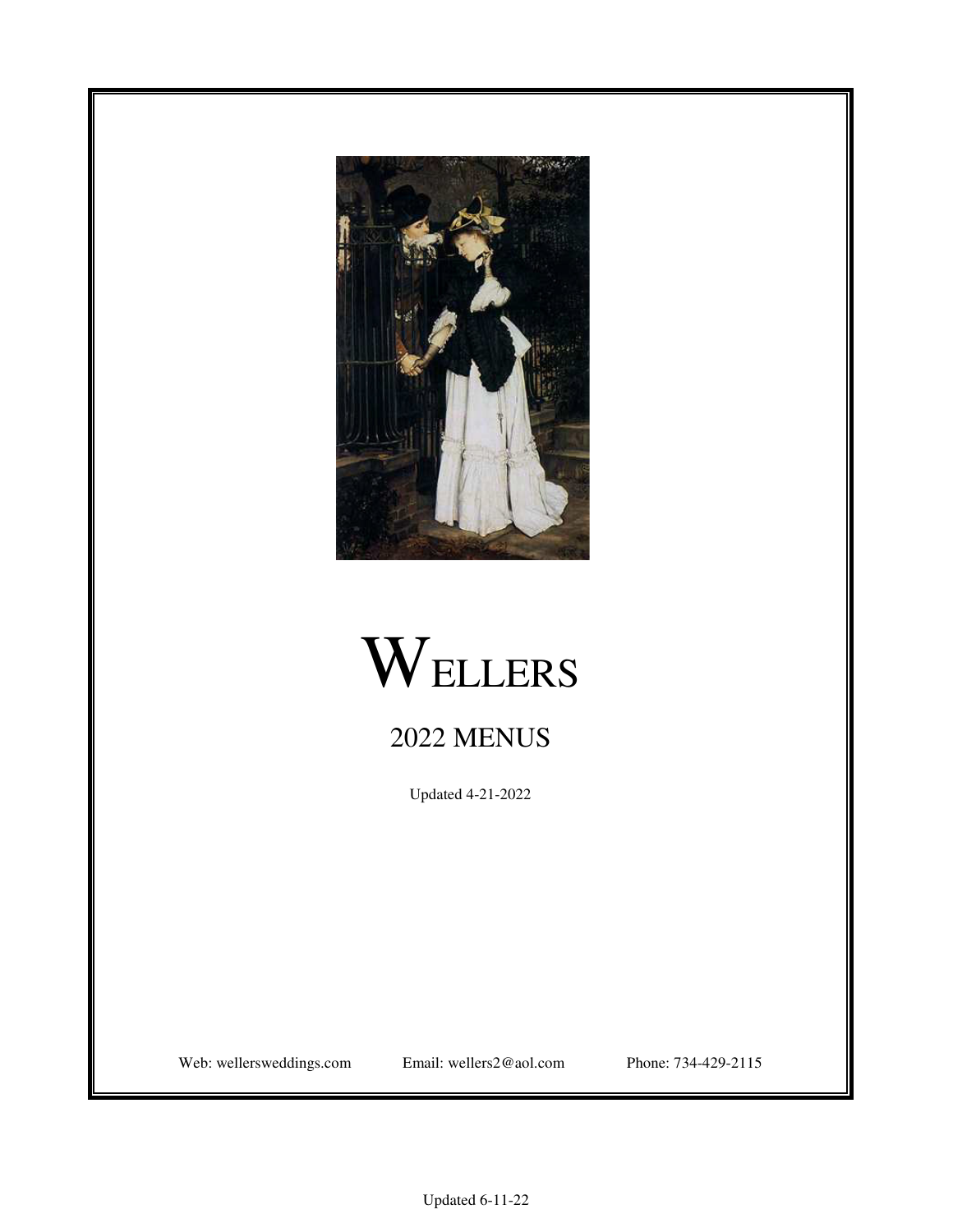## **CATERING GUIDELINES**

#### **HORS D'OEUVRES**

- Hors d'oeuvres are priced per person for 2-3 per person, lasting 30 to 45 minutes.
- Hors d'oeuvres are passed on silver trays wherever there are guests, including patios and ceremony area.
- Hors d'oeuvre options may change according to seasonal availability and trends during the season.

#### **REQUESTING CHANGES TO MENUS**

Menu changes must be made in writing via email at least one week prior to 90-day meeting for pricing. wellers2@aol.com

#### **SEATING FOR DINNER**

- Wellers will ring the dinner bell and seat guests 20 minutes before the Couple make their grand entrance.
- At the entry to your room a table is provided for your place cards and/or seating chart.
- Wellers will supply your table numbers unless you wish to bring in your own.

#### **DINNER SERVICE**

- No food or beverages may be brought in with the exception of the wedding cake or cupcakes.
- Roll baskets and dressed salads are placed at each table when guests are seated.
- Guests will be released to the buffet by table number by a Wellers team member.
- Include your hired service people i.e. DJ, photographer, officiate in your seating in final guest count.

### **CHILDREN**

- Children five and under are charged \$5 each.
- Children five and under are not part of your minimum adult guest count, but require a seat so you need to include them in your maximum seating.
- Indicate a highchair with an "H" and a booster seat with "B", and "C" for children who do not require highchairs or booster seats.
- Babies in carriers also require a seat and must be included in your seating diagram. For safety reasons, carriers may not be placed on the floor by guest tables.

#### **GLUTEN-FREE AND/OR ALLERGIES**

- Gluten-free plate: request at your final meeting one week prior to our wedding.
- Wellers will need the guest's name and table where they are seated to service these meals.
- Gluten-Free pastas are available and may be substituted for any of your regular pasta side dishes.
- If you need a gluten-free pasta entrée for your entire menu, please discuss this with the Wellers planner at your 90-day meeting.
- If you or any of your guests have food-related allergies, please discuss this with the Wellers planner.

## **FINAL SEATING DIAGRAM**

- You will need your final RSVP and final seating diagram one week prior to your wedding at your final meeting with Wellers.
- You may not lower your guest count after your final meeting payment.
- You may add guests as late as the Thursday prior to your wedding. If the additional cost exceeds 50% of your deposit you will need to make arrangements to pay for them prior to your wedding.

#### **DESSERTS & CAKE CUTTING**

- Wellers offers a specialty dessert table, dessert bars, etc. either in addition to or instead of a wedding cake.
- Wellers Cake Cutting Service is \$2.25 PP and includes: china plates, napkins, forks, serving utensils and the cutting service itself.

#### **FOOD TASTINGS**

• Food tastings are not available.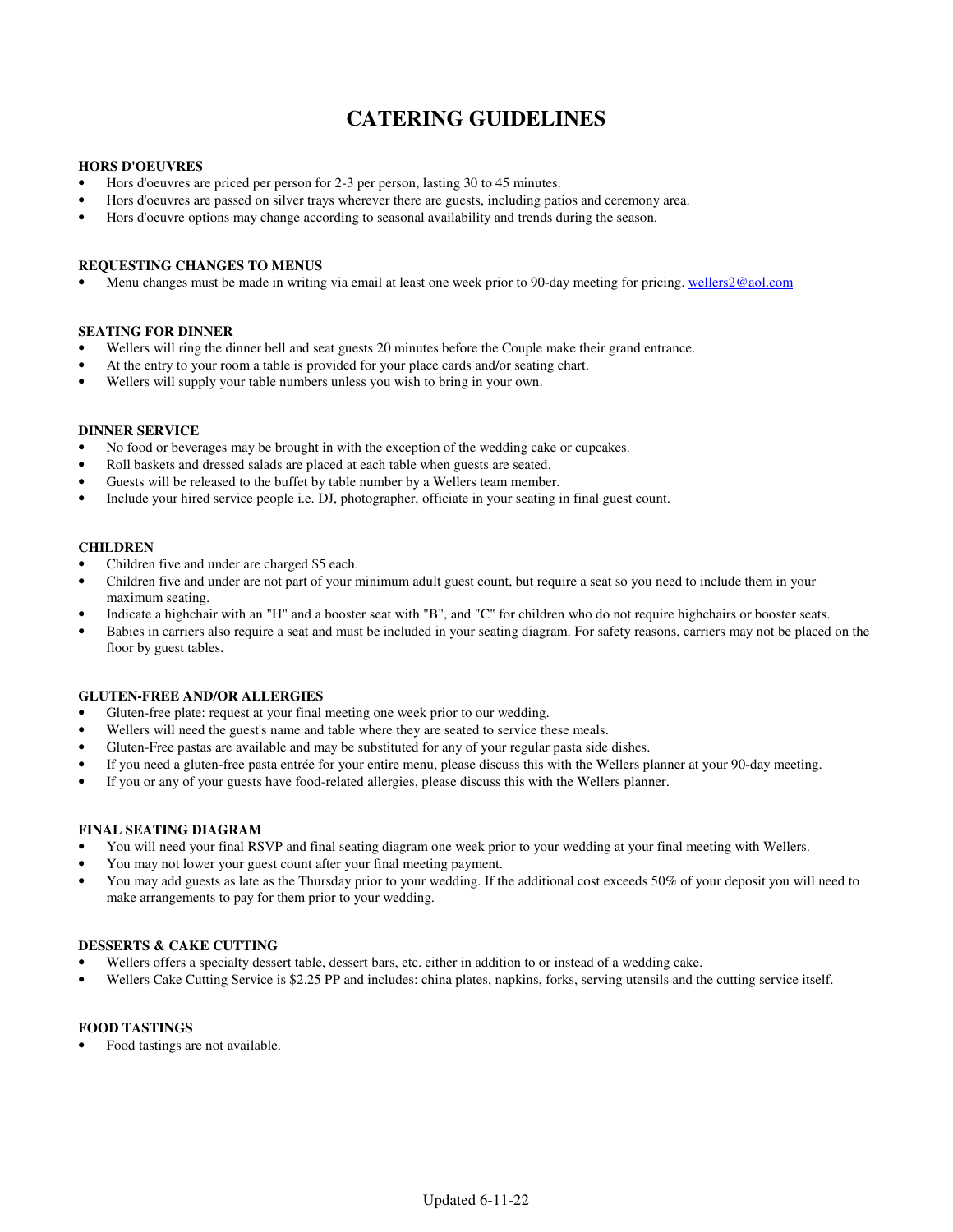# SINGLE ENTRÉE MENUS

## **ENDURING LOVE**

Black Angus Prime Rib Au Jus

Smashed Garlic Redskins with Butter & Chives

Buttery Fresh Green Beans with Toasted Almonds

Mixed Greens Salad with Dried Cranberries, Red Onions & Feta Cheese

Warm Herbed Rolls Served with Dipping Oil

29.95 Per Person

## **MICHIGAN MOON**

Michigan Chicken with Dried Cherries in a White Wine Sauce

Risotto with Grilled Portabello Mushrooms

> Fresh Steamed Broccoli with Butter

Mixed Greens Salad with Dried Cranberries, Red Onions & Feta Cheese

Warm Herbed Rolls Served with Dipping Oil

31.95 Per Person

### **TIMELESS**

Chicken Breast with Lemon-Caper Sauce

Cavatappi Pasta with Fresh Basil, Olive Oil & Fresh Tomatoes

Steamed Broccoli with Butter

Mixed Greens Salad with Dried Cranberries, Red Onions & Feta Cheese

Warm Herbed Rolls Served with Dipping Oil

29.95 Per Person

## **FIRESIDE**

Slow-Cooked Breaded Pork Chops with Pan Gravy

Artisan White Mac & Cheese with Truffled Bread Crumbs

Roasted Corn Succotash with Red Peppers

Mixed Greens Salad with Dried Cranberries, Red Onions & Feta Cheese

Warm Herbed Rolls Served with Dipping Oil

32.95 Per Person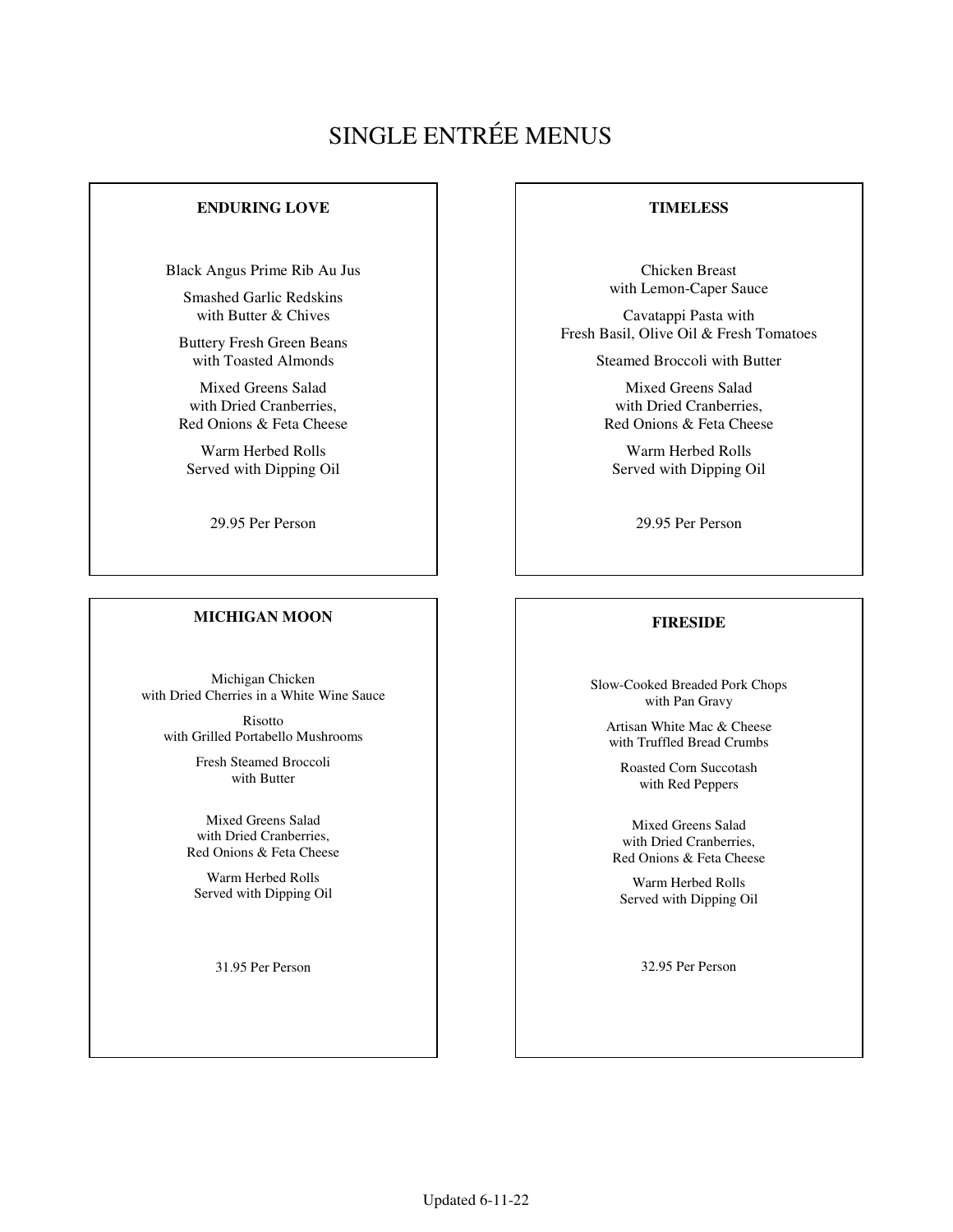## TWO ENTRÉE MENUS

## **THE FEAST**

*Minimum Menu Price*

Black Angus Prime Rib

Lightly Breaded Chicken Breast with Lemon Caper Sauce

Cavatappi Pasta with Fresh Basil, Olive Oil & Fresh Tomatoes

> Garlic Mashed Potatoes with Butter & Green Onions

Sautéed Yellow Squash & Zucchini with Red Peppers & Onions

> Buttery Fresh Green Beans with Toasted Almonds

> Mixed Greens Salad with Dried Cranberries, Red Onions & Feta Cheese

Warm Herbed Rolls Served with Dipping Oil

45.95 Per Person

## **MOONBEAMS**

Black Angus Prime Rib

Parmesan Chicken Breasts with Beurre Blanc Sauce

Herb Roasted Potatoes

Buttery Fresh Green Beans with Toasted Almonds

Roasted Carrots with Caramelized Sweet Onions

Mixed Greens Salad with Dried Cranberries, Red Onions & Feta Cheese

Warm Herbed Rolls Served with Dipping Oil

45.95 Per Person

## **CELEBRATION**

(Half Vegetarian)

Black Angus Prime Rib

Risotto with Grilled Shitake Mushrooms

Grilled Cauliflower with Caramelized Sweet Onions

Fresh Green Beans with Toasted Sesame Seeds in Teriyaki Sauce

Mixed Greens Salad with Dried Cranberries, Red Onions & Feta Cheese

Warm Herbed Rolls Served with Dipping Oil

45.95 Per Person

## ALL-IN VEGAN

#### ENTREE Choose Two

Polenta Cakes, Grilled Onions & Shitake Mushrooms Brown Rice, Quinoa with Caramelized Pecans and Wilted Spinach Cavatappi Pasta with Basil Tomato Sauce Cous Cous with Cilantro Pesto and Pine Nuts

> STARCH SIDES Choose 2 Rice Pilaf Roasted Potatoes Roasted Sweet Potatoes

VEGETABLE SIDES Choose 2 Steamed Broccoli Roasted Brussel Sprouts Caramelized Carrots Green Beans with Sesame Oil and Sesame Seeds

> Mixed Green Salad with Beets & Olive Oil-Lemon Dressing

> Warm Rolls with Dipping Oil

44.95 Per Person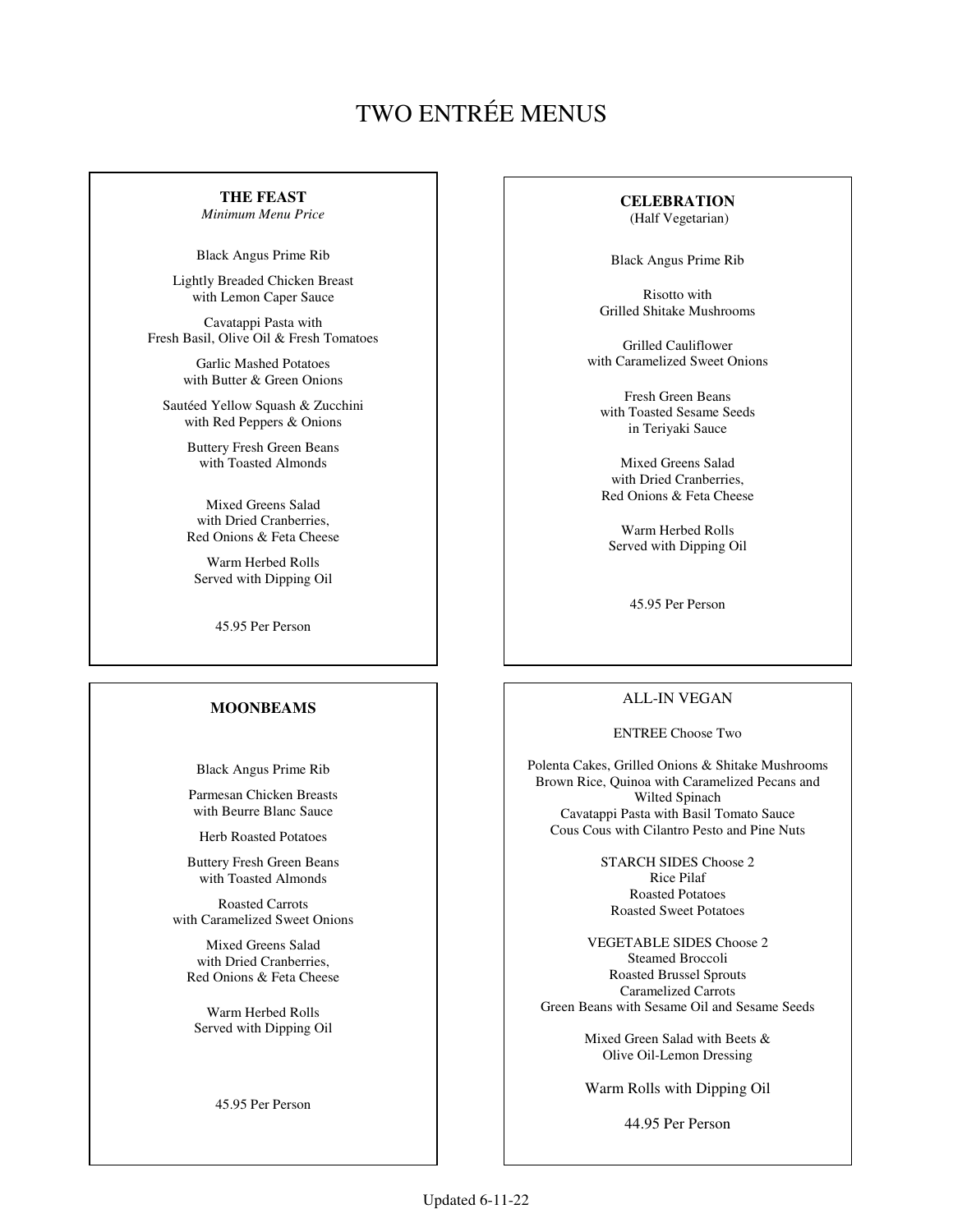## TWO ENTRÉE MENUS

## **SWEET SURRENDER**

Roasted Pork Loin with Rosemary & Garlic

Lightly Breaded Chicken Breasts with White Wine Butter

Spaetzle with Brown Butter, Bread Crumbs & Parsley

Roasted Rosemary Potatoes

Buttery Fresh Green Beans with Toasted Almonds

Mixed Greens Salad with Dried Cranberries, Red Onions & Feta Cheese

Warm Herbed Rolls Served with Dipping Oil

44.74 Per Person

### **PARIS STREETS**

Lightly Breaded Chicken Breasts with Beurre Blanc Sauce

> Caramelized Salmon with Brown Pecan Butter

Roasted Rosemary Potatoes

Grilled Asparagus

Arugula with Shaved Parmesan and Toasted Almonds with House-made Lemon Vinaigrette

> Warm French Bread with Herb Butter

45.97 Per Person

## **ITALIAN COUNTRYSIDE**

Chicken Marsala with Cremini Mushrooms

Hand-cut Pappardelle Pasta with Sage Butter Cream Sauce & Shaved Parmesan

Roasted Rosemary Potatoes

Buttery Fresh Green Beans with Crispy Proscuitto Chips

Mixed Greens Salad with Dried Cranberries, Red Onions & Feta Cheese

Warm Ciabatta Bread Served with Dipping Oil

45.72 Per Person

## **THE RUSTIC**

Black Angus Prime Rib

Caramelized Salmon with Brown Pecan Butter

Artisan White Mac & Cheese with Truffled Bread Crumbs

Roasted Corn with Caramelized Onions & Red Peppers

> Buttery Fresh Green Beans with Bacon

> Caesar Salad with House-made Dressing & Homemade Croutons

Warm Herbed Rolls Served with Dipping Oil

51.90 Per Person